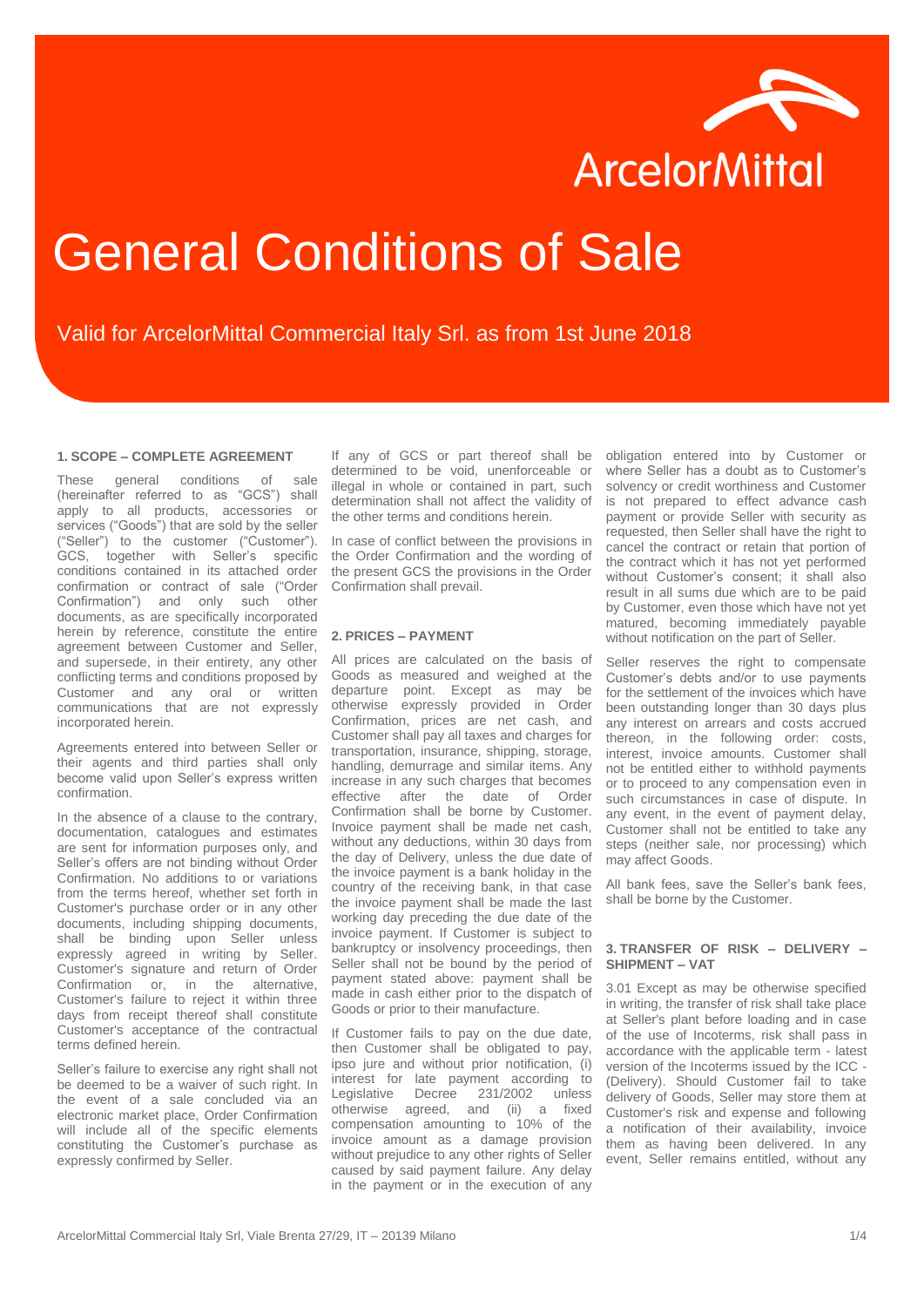special notice, to resell them and to claim applicable damages.

3.02 Unless otherwise specified in Order Confirmation, Goods are sold delivered to their destination, and Seller shall determine the route and means of transportation, as well as the selection of forwarding agents and carriers. Customer shall be responsible to supply to Seller, sufficiently in advance in order to permit Seller to make the necessary shipping arrangements, all appropriate information including (a) marking and shipping instructions, (b) import certificates, documents required to obtain necessary government licenses and any other documents prior to their shipment, and (c) Customer's confirmation that it has caused the opening or establishment of a letter of credit if required. If any such instructions, documents or confirmations are not so received or would (in Seller's sole judgment) require unreasonable expense or delay on its part, then Seller may, at its sole discretion and without prejudice as to any other remedies, delay the time of shipment and/or cancel said contract.

3.03 Unless otherwise expressly agreed, delivery times shall not be regarded as binding and delays in delivery shall not entitle Customer to claim any damages resulting there from.

Delays in delivery shall only entitle Customer to cancel Goods not yet in the process of manufacture and only after having granted Seller a reasonable grace period in order to remedy said delay and only after having sent Seller a formal notice of default. Without prejudice to the provisions contained in Article 5 below, binding times for delivery shall only entitle Customer to damages insofar as Seller has been fully informed in writing at the conclusion of the contract of the possible loss and damage consequent to delayed delivery and of a specific valuation of the different elements thereof.

In any event, in case of production delays, Seller is entitled not to supply the whole quantity that Customer has ordered in one delivery, but can deliver by several subsequent partial deliveries.

The delivery shall be deemed fulfilled when the Goods are delivered with a tolerance of  $± 5%$  on weight.

3.04 In the event that the supply of Goods is entitled to VAT exemption due to intracommunity sales or the export destination of Goods delivered, and Customer takes Delivery at his own risk and own expense for the whole or for a part of the carriage or transport (delivery terms EXW, FOB, FCA, etc.), Seller shall only be bound to apply for a VAT exemption if Customer provides it with substantial proof (transport document:

CMR, bill of lading, CIM, export declaration, etc.) of carriage or transport to the country of destination.

(a) On simple Seller's request, the Customer shall send to the Seller within 10 working days from the receipt of the Seller's request the following:

- the copy of invoice for the delivered goods with the date and legible signature (name and surname) confirming the receipt of the goods delivered to the address given on the invoice in the assortment and quantity defined in the delivery specification and as referred to on the invoice,
- the copy of delivery note or transport document on which the confirmation of delivery of goods is placed.

(b) In case when the time limit (which is defined in point a) is not respected, the Seller has the right to charge the Customer with fines of one hundred Euro for each day of delay. The fine however, cannot exceed the VAT amount due on the delivery value, expressed in Euro.

(c) The Customer is obliged to inform the Seller immediately (within 1 to 3 days) about:

- Change of the Customer's VAT<br>identification number for intraidentification number for intracommunity transactions,
- Change of Customer's company's name and address.

### **4. CONFORMITY – INSPECTION**

All deliveries are subject to the normally accepted tolerances as to dimensions and weight. Upon Delivery Customer shall carry out an inspection of Goods to check weight, length and width as stated in Order Confirmation and any apparent defects and damage to Goods (surface faults, package faults, etc) shall then be noted. Goods shall be considered automatically accepted upon delivery to Customer, if Customer fails to make any comments in writing in respect thereof not later than 8 days after their delivery and before Goods undergo any further processing. No claim shall be accepted by Seller in respect of any defect, deficiency and/or failure of Goods to meet the specific terms of the order which a reasonable inspection should have revealed but for which said inspection was not made.

#### **5. LIABILITY – CLAIMS**

Seller guarantees that Goods are in conformity with the specifications contained in Order Confirmation. Customer shall have communicated to Seller all necessary information to ensure (a) the adequate elaboration of these specifications and (b) relative to the transformation and/or the final use of Goods and recognizes that the Seller's obligation of conformity is fully satisfied when these specifications have been met at the time of Delivery.

Any technical advice provided by Seller, before and/or during the use of Goods, whether provided verbally or in writing or by way of trials is given in good faith but without any warranty on the part of Seller. Seller's advice shall not release Customer from his obligation to test Goods supplied by Seller as to their suitability for the intended processes and uses. The use and processing of Goods are undertaken solely at Customer's risk.

Undetectable defects at delivery must be notified to Seller within 8 days upon discovery, by registered letter return receipt requested, but, in any event, no later than 6 months after Delivery (Customer having the obligation to inspect Goods thoroughly during the above mentioned period).

The notification of defects and faults has to be supported with documents proving the claim justification.

Goods shall not be considered by Seller as defective when the defect claimed by Customer does not exceed a value of one hundred Euro per Seller's delivery reference.

In any event, Customer (i) must fulfill its obligation of mitigation of damages (ii) is not entitled to delay the payment of any<br>outstanding invoices. If Goods are outstanding invoices. If Goods are considered by Seller as defective, then Seller is exclusively obliged, at its sole discretion, either (i) to replace or reimburse such Goods, or (ii) if the price has not already been paid by Customer, to reduce such price or to cancel the said contract. Seller shall not be liable for any loss of processing expenses, loss of production, loss of revenue and/or any other consequential or special loss or damage directly or indirectly sustained by Customer or by any other person whatsoever. Seller can only be held liable for damages caused by its gross negligence or willful misconduct duly proved by Customer, and Seller's liability will in any event be limited to 100 % of the invoiced value of the defective or damaged Goods.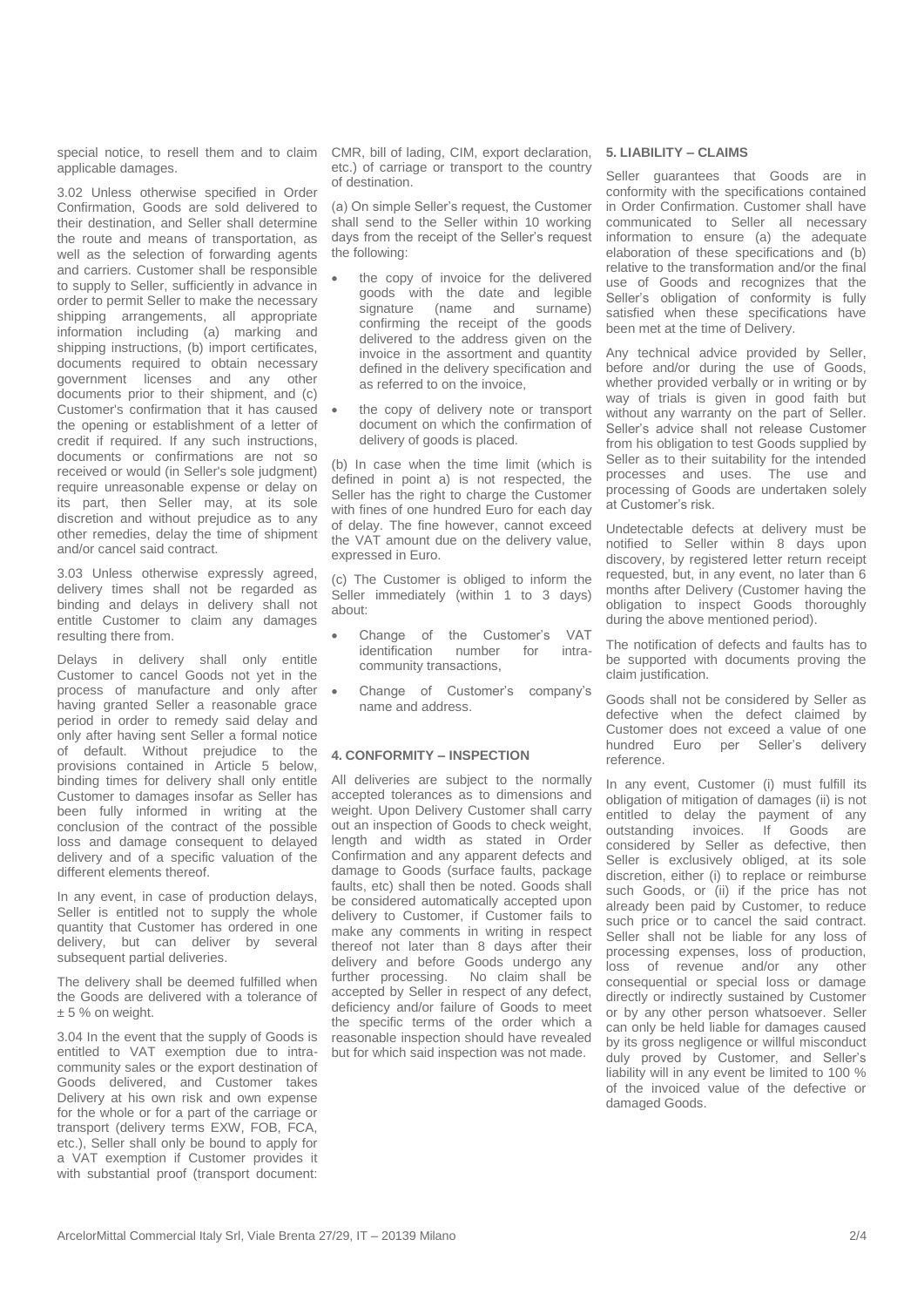#### **6. RETENTION OF TITLE**

Supplied Goods shall remain Seller's property until fulfillment by Customer of its payment obligations as described above.

#### As such:

(a) If Goods are processed combined, and/or mixed by Customer with other goods belonging to him, then Seller has the entire ownership on the new goods. If Goods are processed, combined, and/or mixed by Customer with other goods belonging to other suppliers, then Seller has a joint ownership right in the whole value of the new goods with such suppliers. In such case, Seller's ownership shall be calculated on the basis of the ratio of the invoiced value of the Goods to the invoiced value of<br>all goods which were used for all goods, which were manufacturing the new goods.

(b) As long as Customer is not in default and provided that it reserves its property rights, Customer is exclusively entitled to resell Goods in the ordinary course of business. Use of Goods for executing service contracts and contracts for work, labour and material is herein regarded as a resale.

(c) Customer's receivables arising out of the resale of Goods are already assigned, for security purposes, exclusively to Seller. Customer is entitled to collect the receivables from reselling, unless Seller withdraws the direct debit authorisation in case of any doubt about Customer's solvency and/or financial credibility or if Customer is in arrears on any of its payments. In the event Seller withdraws the direct debit authorisation, Customer is obliged (i) to inform its clients immediately about the assignment to Seller and that Seller is the owner of Goods, (ii) and to give Seller all information and documents necessary in order to establish and confirm Seller's rights with respect to third parties. Customer shall be obligated to inform Seller without delay about any garnishment and/or any other actions adversely affecting the Goods undertaken by third parties. If the value of the existing security interests obtained by Customer for the benefit of Seller exceeds in total more than 20 % the total invoiced amount of the contractual debt of Customer, Seller is obliged, upon Customer's request, to release Goods selected by Seller.

(d) Customer shall have the sole liability for, and shall bear all risks and costs associated with the unloading, correct handling and suitable storage of Goods and/or the new goods as described in Article 6 a) above. Moreover, Customer undertakes (i) to take a general liability all risks insurance policy, at its own cost, including coverage as to the deterioration and/or theft of all or a part of Goods and/or of the new goods and (ii) provide to Seller, at its first request, a

certificate confirming both such insurance 8.02 Order Item definition coverage and the payment of the insurance premium related thereto.

#### **7. PACKAGING**

Unless otherwise stated, Customer shall be responsible for providing the packaging materials and of the means of protection, fastening and securing used during transport of Goods.

If Customer fails to comply with this obligation and as a result of said failure Seller becomes liable for any danger there. Customer shall hold Seller harmless from liability for any such danger. Customer will not be able to pass on to Seller the costs of its destruction, recycling or storage.

Notwithstanding the foregoing paragraph, whenever plastic supports are used for the securing of steel coils, those plastic supports remain Seller's property and Customer is obligated to return them at its own expense to Seller.

The marking, if required, shall be made in accordance with the norms adopted by the Seller, unless other requirements from the Customer agreed by Seller.

#### **8. SPECIFIC CONDITIONS**

8.01 Permitted deviation for the weight specified per coil

(a) Seller is not bound to supply the exact organic coated coil weight specified in the Order Confirmation.

Organic coated coil weight may be between 60 and 100% of the weight specified in the Order Confirmation.

20% of the tonnage of the quantity ordered as organic coated coils may be supplied as lightweight coils; lightweight coils within organic coated coils may weigh between 20 and 60% of the weight specified in the Order Confirmation.

(b) For coils other than organic coated coils Seller is not bound to supply the exact weight specified in the Order Confirmation.

Weight of coils other than organic coated coils may be between 75 and 100% of the weight specified in the Order Confirmation.

20% of the tonnage of the quantity ordered as coils other than organic coated coils may be supplied as lightweight coils; lightweight coils other than organic coated lightweight coils may weigh between 25 and 75% of the weight specified in the Order Confirmation.

An Order Item is defined as a quantity of Goods specified in the Customer's order for which the Goods' specifications, the delivery date requested by Customer and the destination ordered by Customer where the Goods are to be delivered, are common to all Goods of the Order Item.

The weight of the Order Item shall be expressed as a multiple of the weight of a single coil.

8.03 Percentage of defects per Order Item for organic coated coils

For deliveries of organic coated coils, the proportion of defects for which no claim will be accepted by Seller may reach an average of 2% per Order Item.

Within one Order Item the proportion of defects for which no claim will be accepted by Seller may be higher per individual coil if other coils in the Order Item have a lower proportion of defects.

#### **9. FORCE MAJEURE**

Seller's manufacture, shipment and delivery of Goods hereunder shall be subject to, and Seller shall not be liable for, any delay in or impairment or performance resulting in whole or in part from any war (whether or not declared), strike, labour conflict, accident, fire, flood, Acts of God, delay in transportation, shortage of materials, equipment breakdowns, mill conditions, laws, regulations, orders or acts of any governmental agency or body, or any cause beyond the reasonable control of Seller, or rendering performance by Seller impracticable due to the occurrence of a contingency the non-occurrence of which was a basic assumption on which this Order Confirmation was issued.

In any such event, Seller shall be entitled to such additional time to perform as may be reasonably necessary, and shall have the right to apportion its production among its customers in such manner as it may deem equitable.

This provision shall apply, mutatis mutandis, to Customer. The occurrence of any such event of force majeure shall be notified in writing to the other party within 3 days of the occurrence of any such event.

#### **10. LANGUAGE, JURISDICTION AND APPLICABLE LAW**

These GCS exist in the Italian, English, Spanish, French, German and Dutch language. A copy of the text in one of these languages can be obtained upon simple